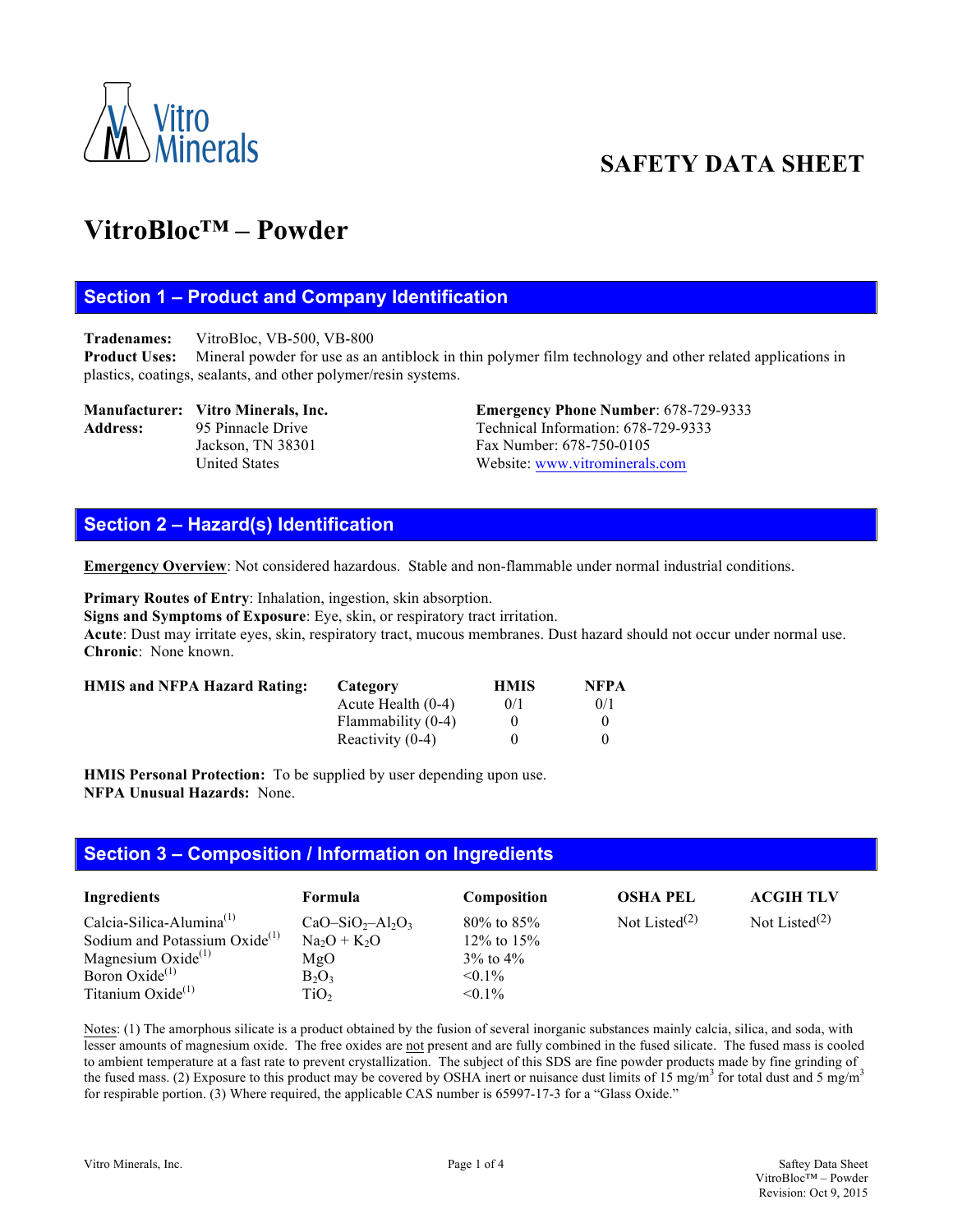#### **Section 4 – First-Aid Measures**

**Medical Conditions Generally Aggravated by Exposure**: May aggravate existing pulmonary condition if high dust situation is created. Dusting conditions should not occur under normal use.

**Eye Contact**: Immediately flush eyes with water to remove dust particles. If irritation develops, seek medical attention. **Skin Contact**: Wash skin with soap and water. If irritation develops, seek medical attention.

**Inhalation**: Immediately remove affected person to fresh air. If irritation develops, seek medical attention.

**Ingestion**: Rinse mouth out with water. Induce vomiting if significant quantities ingested. Seek medical attention.

#### **Section 5 – Fire-Fighting Measures**

**Fire and Explosion Hazard Overview**: This material is considered non-flammable and non-combustible.

**Auto-Ignition Temperature**: N/A **Flash Point and Method Used**: N/A **LEL/UEL**: N/A **Unusual Fire and Explosion Hazards**: None **Special Fire Fighting Procedures**: No special procedures required. **Extinguisher Media**: No special media required.

 $N/A = Not$  Applicable

#### **Section 6 – Accidental Release Measures**

**Steps to be Taken if Material is Accidentally Spilled or Released**: Avoid creating airborne dust. Pick up with shovel or mechanical equipment. Wet methods and vacuuming may be used on spills.

#### **Section 7 – Handling and Storage**

**Precautions to be Taken**: Keep material dry in storage. No special handling required. Avoid creating airborne dust. Not an electrical conductor.

**Other Precautions and/or Special Hazards**: None

#### **Section 8 – Exposure Controls / Personal Protection**

**Respiratory Protection**: If airborne dust exposure approaches the TLV or PEL (Section 2) use half-mask or full-face air purifying respirator equipped with NIOSH or MSHA-approved high efficiency filters for protection against pneumoconiosisproducing dust. An airline respirator may be required where dust levels are extremely high.

Protective Gloves: Limit contact with skin. Use rubber or cloth gloves as necessary.

**Eye Protection**: Wear goggles or face shield as appropriate. Avoid contact lenses.

**Ventiliation to be Used**: Keep dust levels below PEL. Use general and local exhaust ventilation and dust collection systems to keep dust levels within acceptable limits.

**Other Protective Clothing and Equipement**: None normally required. Wear long sleeves and long pants to reduce skin contact. Use work gloves, goggles and face shield as necessary.

**Hygenic Work Practices**: Do not allow dust to get into eyes, to be inhaled, to be swallowed, or remain on skin if irritation occurs. Practice good personal hygiene. Wash or shower after use. Launder clothes as normal.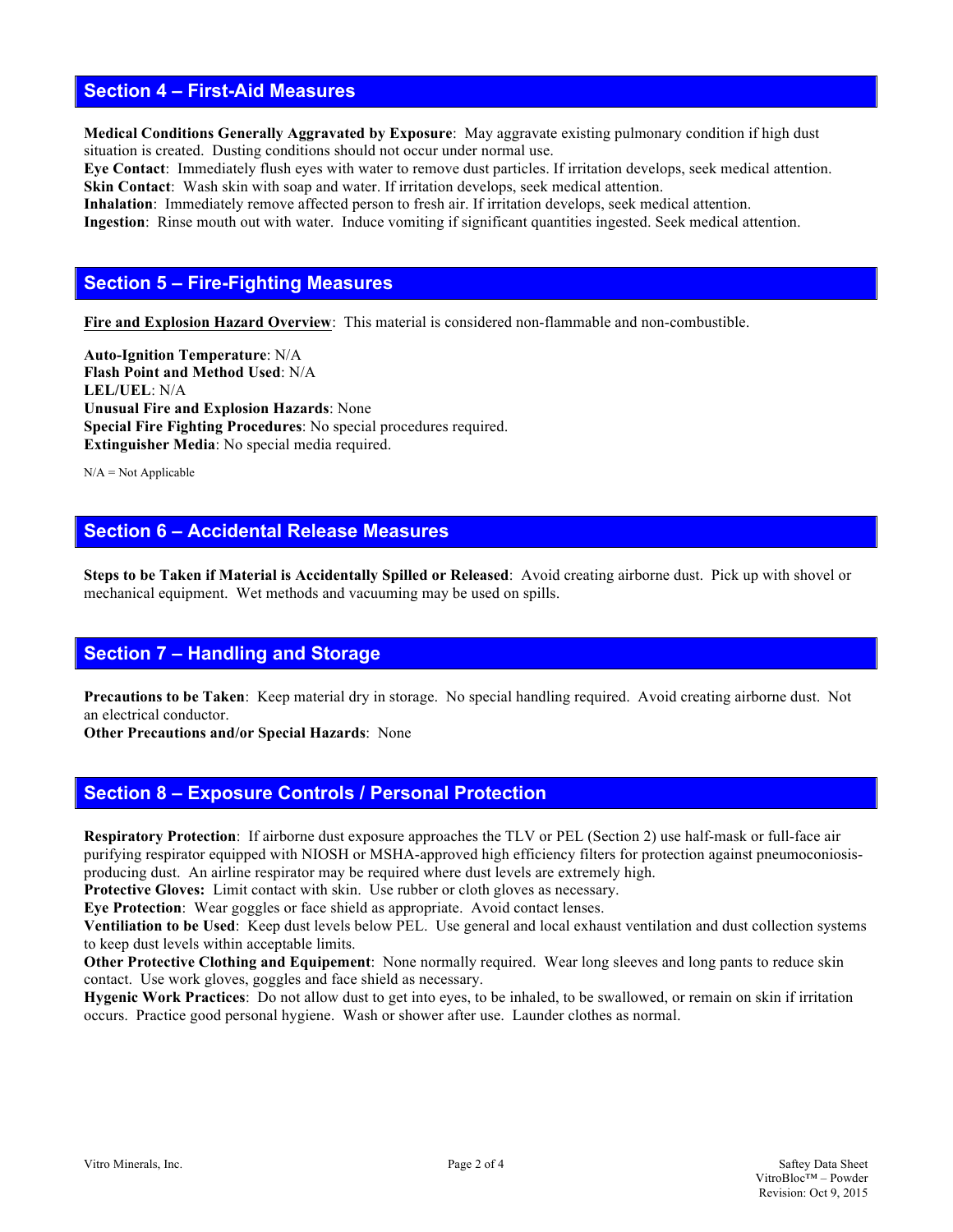#### **Section 9 – Physical and Chemical Properties**

| Appearance:                                          | White powder     |
|------------------------------------------------------|------------------|
| <b>Upper/lower flammability or explosive limits:</b> | N/A              |
| Odor:                                                | None             |
| <b>Vapor pressure</b> (mm Hg and Temp):              | N/A              |
| Odor threshold:                                      | None             |
| Vapor density:                                       | N/A              |
| pH:                                                  | $10-10.5$        |
| <b>Specific gravity</b> $(H_2O=1)$ :                 | 2.5              |
| <b>Melting (softening) point:</b>                    | $>800^{\circ}$ C |
| Solubility in water:                                 | Insoluble        |
| Initial boiling point and boiling range:             | N/A              |
| <b>Flash point:</b>                                  | N/A              |
| <b>Evaporation rate:</b>                             | N/A              |
| Flammability (solid, gas):                           | N/A              |
| <b>Upper/lower flammability or explosive limits:</b> | N/A              |
| Vapor pressure:                                      | N/A              |
| Vapor density $(Air = 1)$ :                          | N/A              |
| <b>Partition coefficient:</b>                        | N/A              |
| n-octanol/water:                                     | N/A              |
| Auto-ignition temperature:                           | N/A              |
| <b>Decomposition temperature:</b>                    | $>2000$ °C       |
| Viscosity:                                           | N/A              |
|                                                      |                  |

N/A = Not Applicable

#### **Section 10 – Stability and Reactivity**

**Stability**: Stable

**Conditions to Avoid**: None known.

**Hazardous Decomposition Products**: Unknown and not suspected.

**Hazardous Polymerization**: Not known to occur.

**Reactivity**:Material is considered inert in polymer and resin systems. Avoid contact with strong acids, alkalis, reducing agents, and oxidizers.

#### **Section 11 – Toxicological Information**

**Carcinogenicity:** The following list indicates whether or not the indicated agency has listed the product as a carcinogen: NTP, Not listed; IARC, Not listed; OSHA, Not listed.

**LD50**: Oral (g/kg), Not available; Dermal (g/kg), Not available; Inhalation (ppm, 8hrs), Not available.

#### **Section 12 – Ecological Information**

Considered to be an inert solid waste, and no special precautions should be taken in case it is released or spilled. These products do not contain, nor are manufactured with, Class I or Class II Ozone-Depleting Chemicals (CFCs) identified in the Clean Air Act Amendment, 1990 List of Ozone Depleting Chemicals.